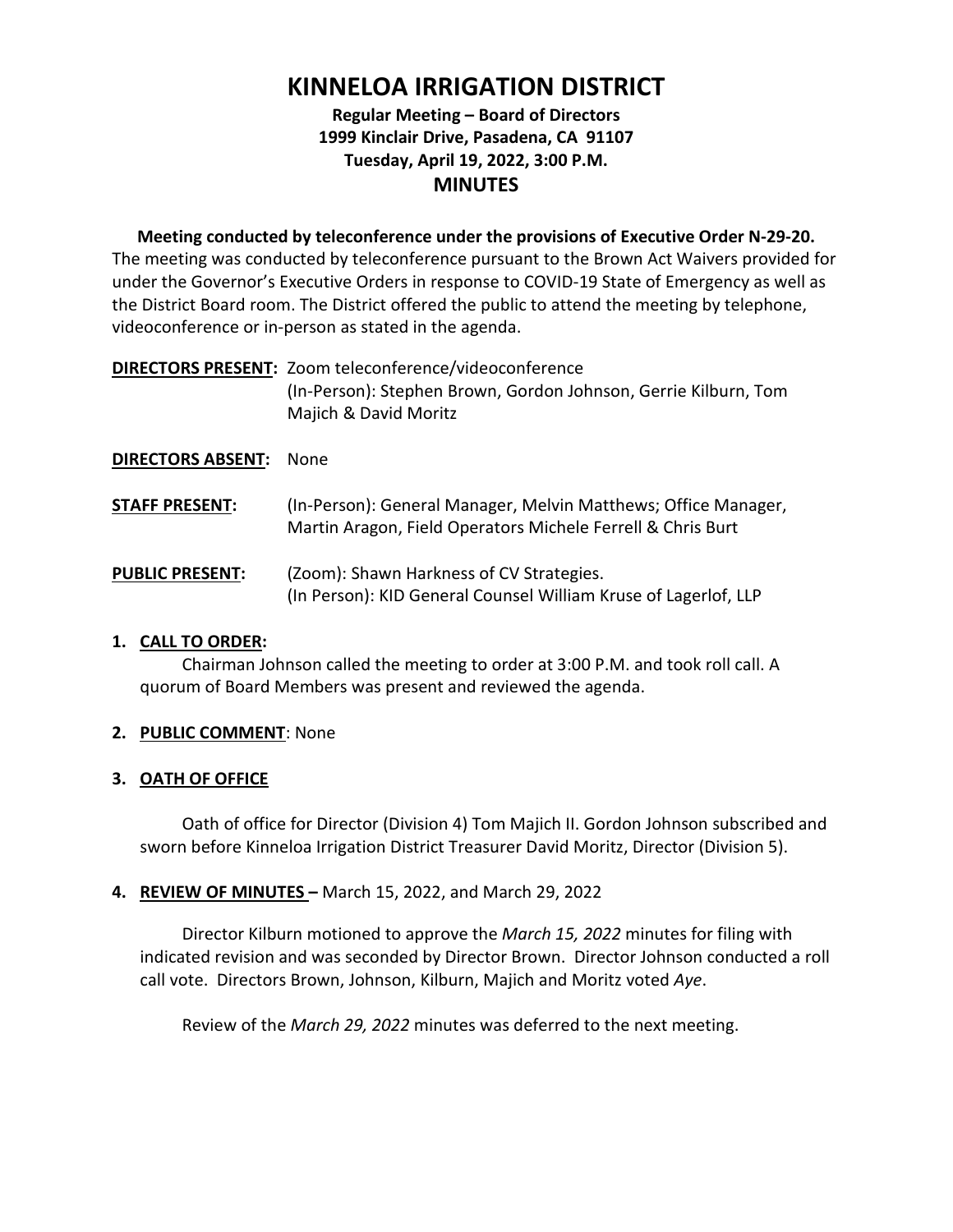#### **5. REVIEW OF FINANCIAL REPORTS**

Director David Moritz reviewed the Financial Reports. Stephen Brown motioned to approve the financial reports for filing and was seconded by Director Kilburn. Director Johnson conducted a roll call vote. Directors Brown, Johnson, Kilburn, Majich and Moritz all voted *Aye*.

#### **6. GENERAL MANAGER'S REPORT**

The General Manager presented his report.

#### *Discussion Outcome:*

The Advanced Meter Infrastructure (AMI) installations have covered a majority of the Division 1 area.

The audit performed by Egan CPAs LP was completed and will be presented at the May meeting along with the Annual Report and draft of the Emergency Response Plan.

## **7. EMPLOYEE POLICIES AND PROCEDURES**

Director Moritz motioned to adopt the revision to the Employee Policies and Procedures and was seconded by Director Brown. Director Johnson conducted a roll call vote. Directors Brown, Johnson, Kilburn, Majich and Moritz all voted *Aye*.

#### **8. RESPONSIBILITIES AND DELEGATION OF AUTHORITY**

#### *Discussion Outcome:*

Review of the Delegation of Authority was extended to the meeting in May.

## **9. PROJECT UPDATES**

#### *Discussion Outcome:*

The counsel for the City of Pasadena is reviewing the revised Emergency Interconnect Agreement. The existing Emergency Interconnect Agreement was sent to each Director.

If Kinneloa Irrigation District were to consider a new source of water by connecting to the Metropolitan Water District, then an agreement would be established with Foothill Municipal Water District for the purchase of the Metropolitan Water. Then an agreement would be formed with the City of Pasadena for delivering the water through their water system to the Kinneloa Irrigation District.

Rehabilitation of the Wilcox Well will be considered.

At one time the Wilcox Well generated 550 gallons of water per minute, it currently generates approximately 250 gallons per minute according to field staff member Chris Burt. Director Majich recommended that the District request an estimate from John Robinson Consulting for the rehabilitation of the Wilcox Well.

There was an agreement among the field staff members Chris Burt, Michele Ferrell and Director Majich to meet with the property owner who will be directly impacted by the Brown/Glen Project.